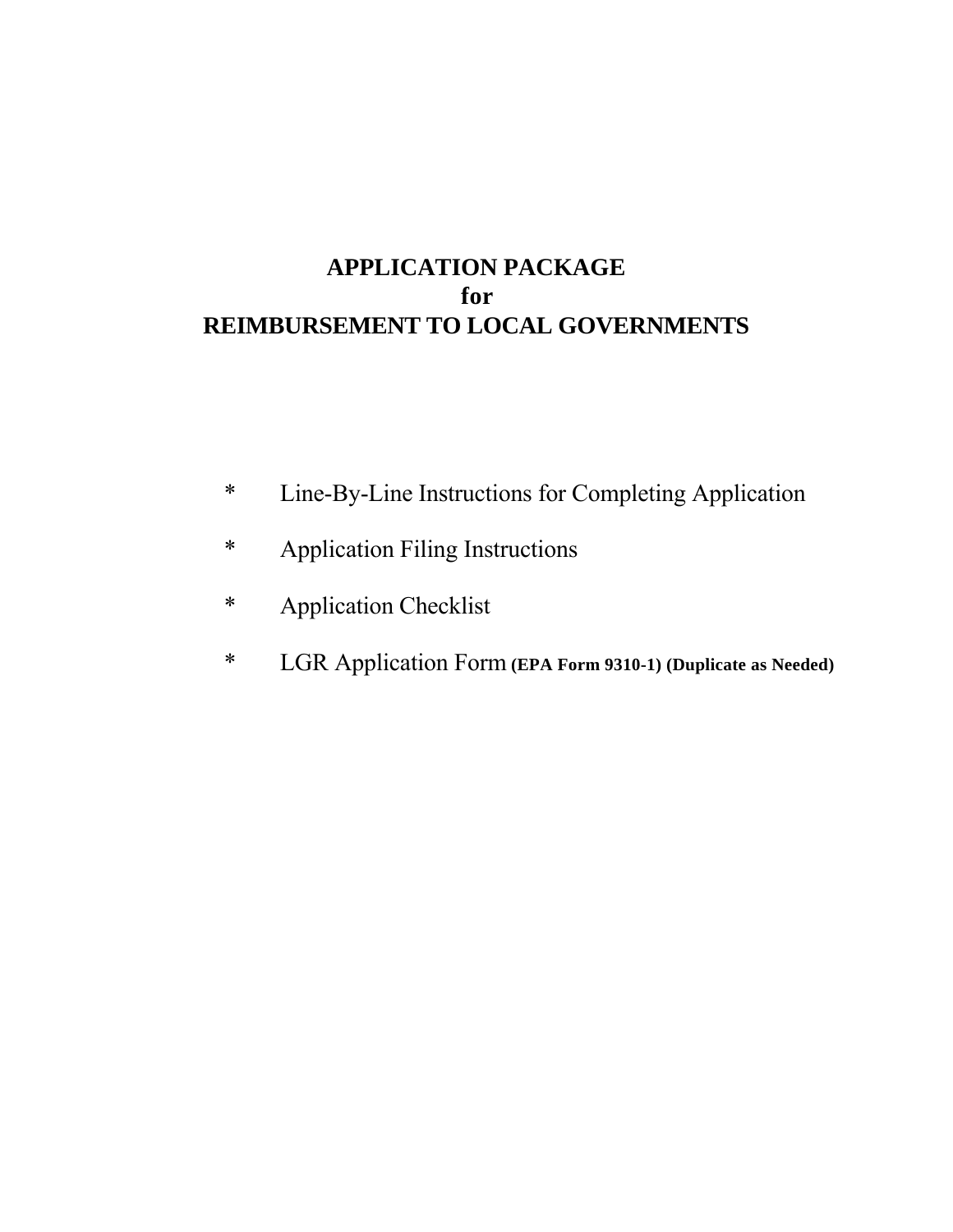### **LINE-BY-LINE INSTRUCTIONS FOR EPA FORM 9310-1, APPLICATION FOR REIMBURSEMENT TO LOCAL GOVERNMENTS**

*Please type or print all sections of the application. If you need more space, please attach additional pages and clearly identify the corresponding line number.* 

### **1. Local Government Identification**

*This section requests basic information about your local government.* 

Line 1a: Identify the name of your local government (e.g., town, city, county, Indian Tribe).

**Line 1b:** Indicate the name and daytime telephone number (including area code) of the contact person for this request*.* 

**Line 1c:** Indicate the official mailing address of your local government. *(EPA will use this address for all correspondence related to this reimbursement.)* 

**Line 1d:** Identify the date that the application for reimbursement is being filed. *(Note: If you are submitting an application more than one year after completing the response, you must attach an explanation.)* 

### **2. Release Description**

*This section requests basic information about the release incident.* 

**Line 2a:** Indicate the date and approximate time the release occurred or was discovered.

**Line 2b:** Identify the location where the release occurred. *(If a street address is not applicable, please reference major landmarks, surface or drinking water sources, cross streets, or prominent geographic features, as appropriate.)* 

**Line 2c:** Briefly describe the source or cause of the release. *(For example, overturned truck, building or tire fire, abandoned waste, clandestine drug lab.)* 

**Line 2d:** Identify the hazardous substance(s) released and the estimated quantity. *(Be sure to indicate chemical names, when known, and units of measure.)* 

**Line 2e:** Briefly describe the specific threat(s) to human health and the environment represented by the incident. *(For example: health threat posed by leaking cylinders of hydrogen fluoride, a highly*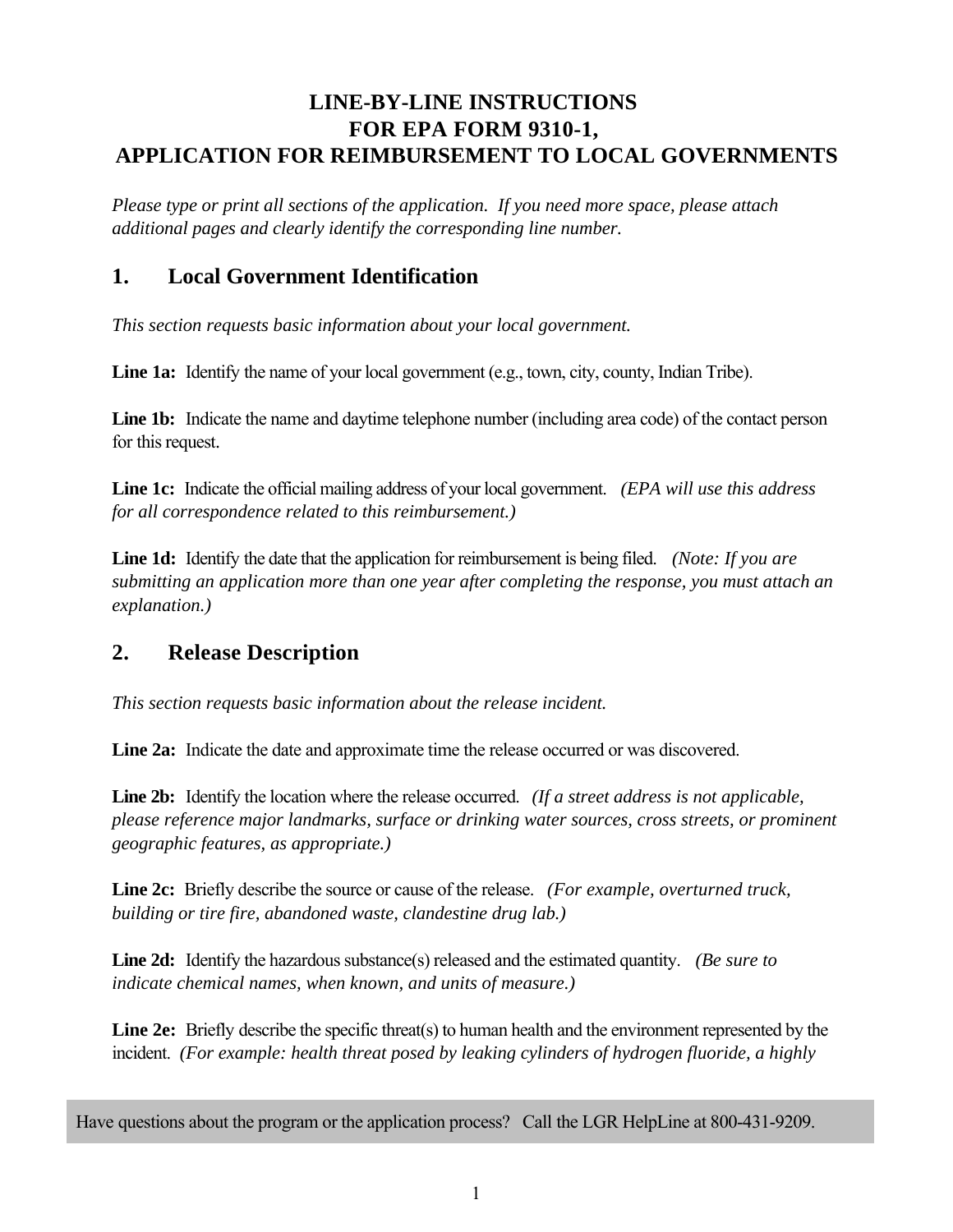*corrosive and fatal hazardous substance when inhaled.)* 

Line 2f: Attach any additional materials (e.g., police or fire department reports, or sampling results) pertinent to the release. *(This information is not required; however, please attach if readily available.)* 

### **3. Response Description**

*This section requests basic information about your local government's response to the release incident.* 

**Line 3a:** Indicate the date and approximate time when the response was initiated.

**Line 3b:** If known, please indicate with a check mark whether EPA, the National Response Center, or another agency was notified of the incident. Otherwise, leave this section blank.

**Line 3c:** If EPA was notified, indicate which Regional Office was contacted. Otherwise, leave this section blank.

Line 3d: Indicate the date and approximate time when the agency identified in Line 3b was contacted.

**Line 3e:** Indicate the date of response completion. *(An applicant may consider a response complete when all field work has been completed and the local government has received all reports and invoices.)* 

**Line 3f:** Indicate the jurisdiction (e.g., town, city, county, or Indian Tribe) in which the emergency response occurred.

Line 3g: Indicate with a check mark whether your government is a participant in the Title III Emergency Response Plan.

**Line 3h:** Identify **ALL** agencies involved with the response and their jurisdictions. *(Include any responders from neighboring communities.)* 

**Line 3i:** Briefly summarize all response actions related to the emergency response.

Line 3*j*: Briefly summarize the temporary emergency response measures that your local government would like to have reimbursed.

### **4. Cost Information**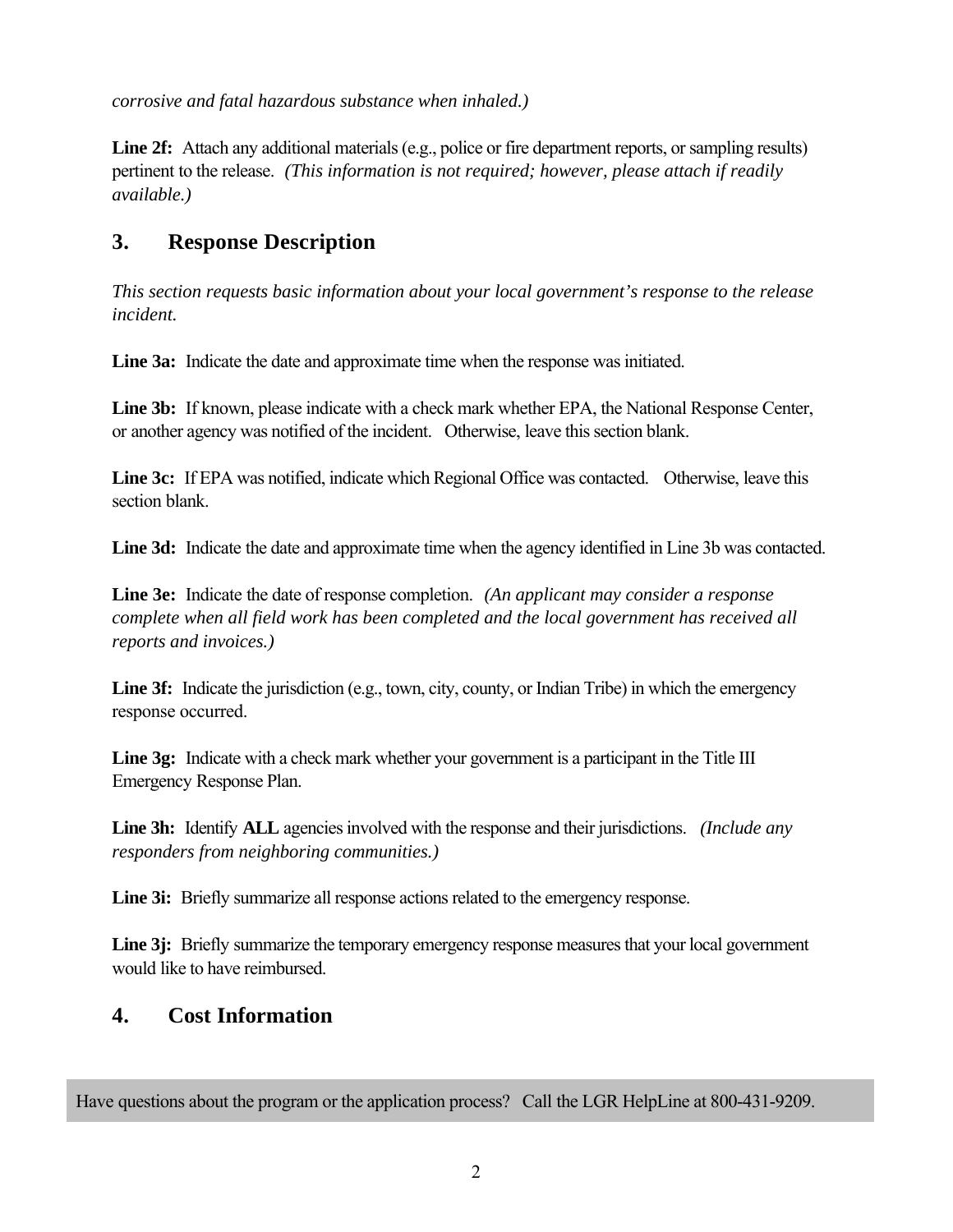*This section requests specific information about the costs incurred during the incident.* 

**Line 4a:** Indicate the total amount of local funds spent for the overall response. (*Include all labor, special services, overtime, supplies, and equipment costs incurred by all local responders.)* 

**Line 4b:** Indicate the total amount of funds that your local government is requesting EPA to reimburse.

**Line 4c:** On Table 1 of the application, provide a detailed breakdown of costs that your local government is requesting EPA to reimburse. In the first column, describe the temporary emergency measures. *(These entries should mirror those identified on Line 3j.)* In the second column, identify the agency that incurred the cost. Use the cost element codes provided in Attachment 1 to complete the third column. In the fourth column, indicate the total dollar amount requested. Please note that supporting documentation (e.g., invoices, sales receipts, rental agreements) must be attached to support each cost provided in Table 1.

**Line 4d:** On Table 2 of the application, provide a brief summary of your efforts to recover costs from potentially responsible parties, your state, and your local government insurance. In the first column, provide the name and title of the source contacted. In the second column, identify the date(s) those sources were contacted. Provide a brief summary of the response in the third column. In column four, indicate (Yes or No) if you have attached details related to the cost recovery.

**Line 4e:** Provide any additional financial data that will help EPA in determining your local government's financial burden resulting from the incident. *(This information is not required; however, please attach if readily available.)*

## **5. Certifications and Authorization**

*This section requires an authorized signature to certify the information provided on the application.* 

Your local government's highest ranking official (e.g., mayor, county executive) is required to sign the application. By signing the form, this official certifies that: all costs are accurate and were incurred specifically for this response; this reimbursement request does not supplant local funds normally provided for response; cost recovery was pursued; and if funds received from EPA are later recovered, the reimbursement will be returned to the Agency. *(The highest ranking official of the local government may delegate the authority to sign the application. If a delegate is used, you must enclose a letter of delegation.)*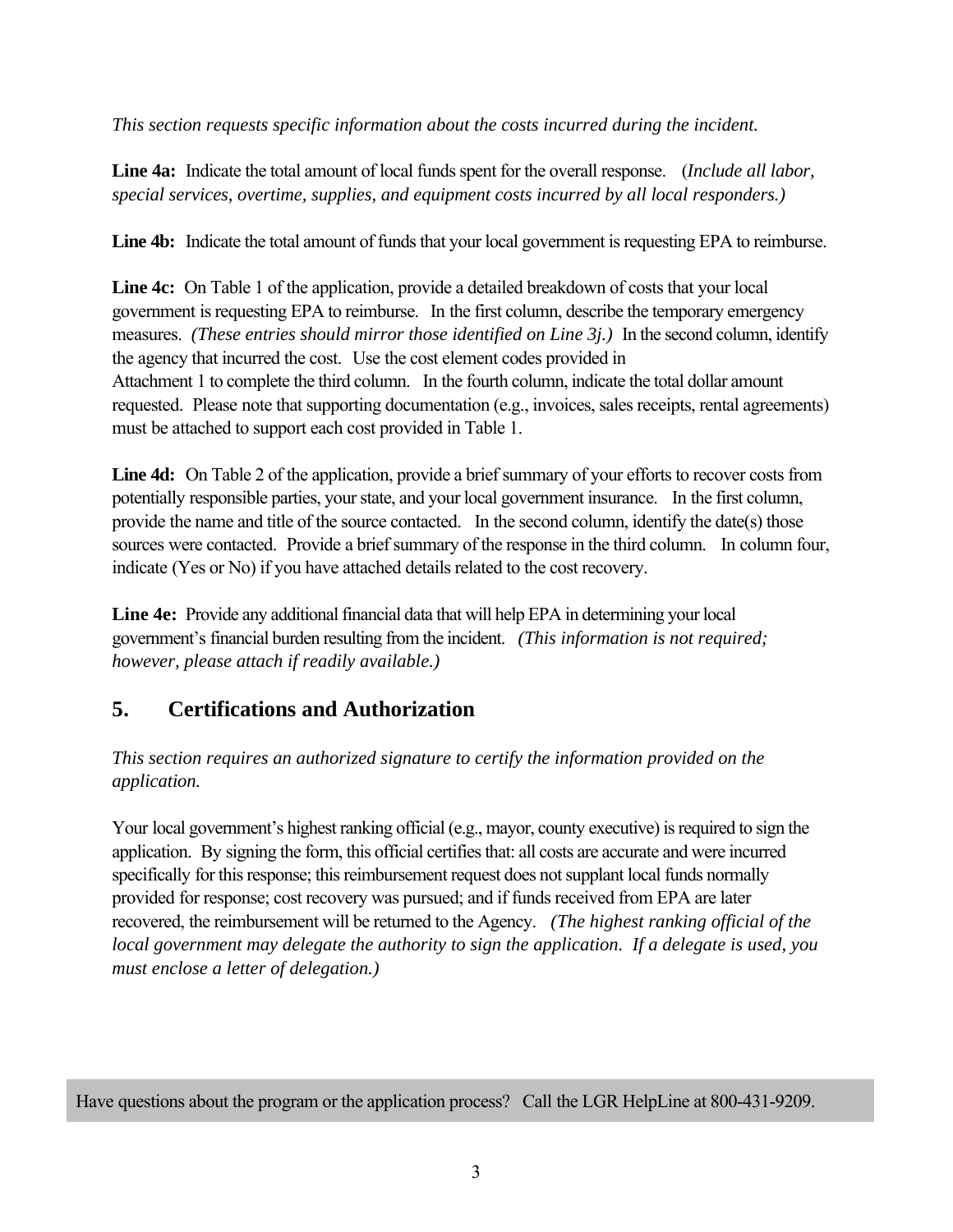### **FILING INSTRUCTIONS**

#### **When should I submit my application?**

A request for reimbursement must be received by EPA within one year of the date of completion of the response. If you submit your application late, you must include an explanation for the delay. Late applications will be considered on a case-by-case basis.

#### **Where should I send my application?**

Completed applications and supporting documentation should be sent to:

U.S. Environmental Protection Agency Local Governments Reimbursement (LGR) Program Attn: Lisa Boynton, Mail Code 5104-A 1200 Pennsylvania Avenue Washington, D.C. 20460

#### **What can I do if my application needs to be amended?**

If you file your reimbursement application and later become aware of any changes you must make to the incident or response description or costs incurred, you can send amended information to the address listed above.

#### **What records must I keep?**

If you receive a reimbursement from the Superfund, you must keep all records of costs, response activities, and release notifications shown on your application, as well as any worksheets used to figure these costs and the original costs documentation, for a period of three years from the date the reimbursement was made. After three years from the date of reimbursement, if EPA has not begun a cost recovery action against a PRP, you may dispose of your records. You must notify EPA of your intent to dispose of the records 60 days before you do so.

#### **What should I do if my address changes?**

If the address provided on Line 1b of the application form changes after you file, please notify the EPA Reimbursement Officer as soon as possible of your address change. This will enable EPA to reach you if additional information or clarification is needed to evaluate your application and will ensure timely receipt of a reimbursement if your application is approved.

#### **Who can I contact if I need more information or help in completing my application?**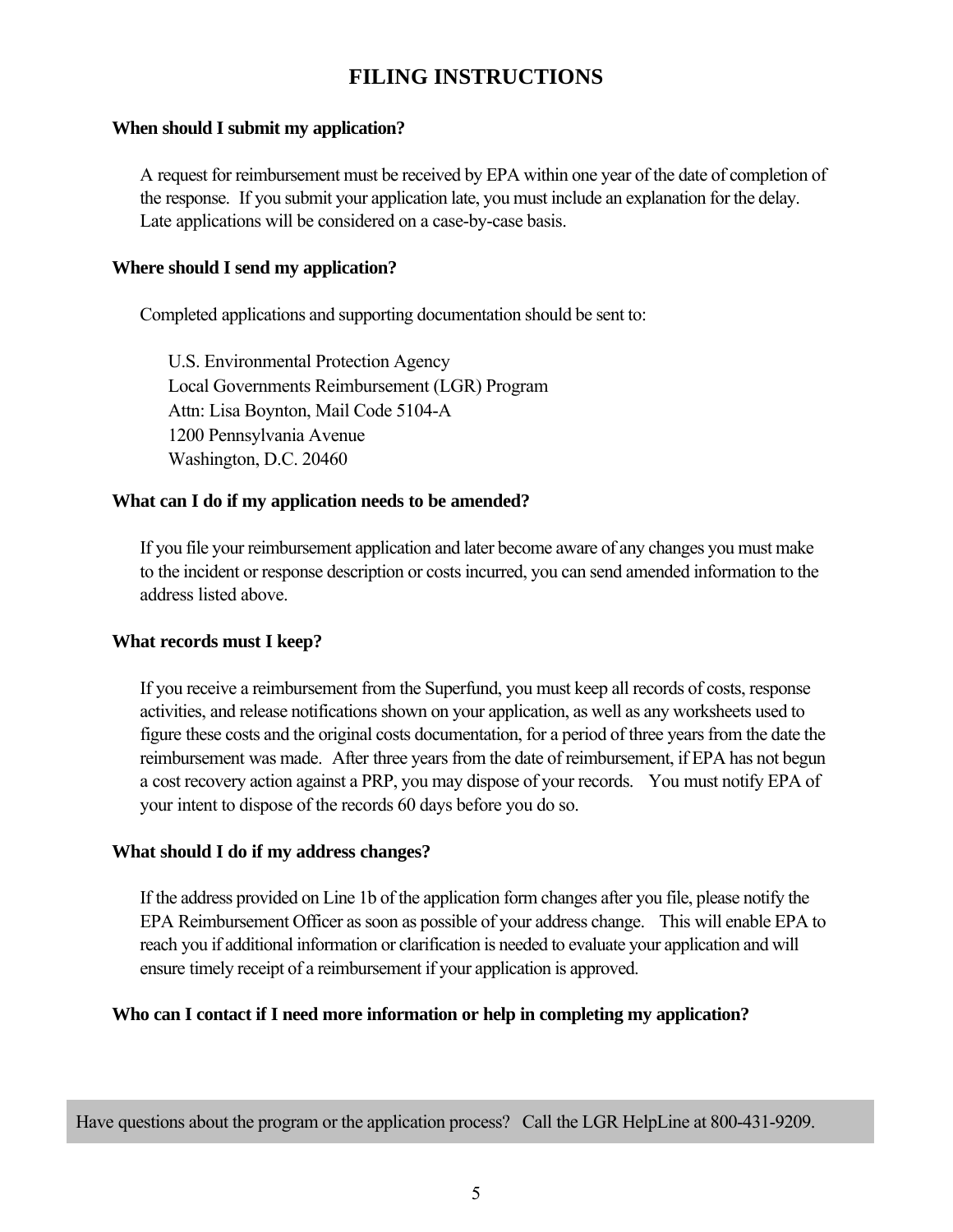You can call the LGR Helpline at 800-431-9209.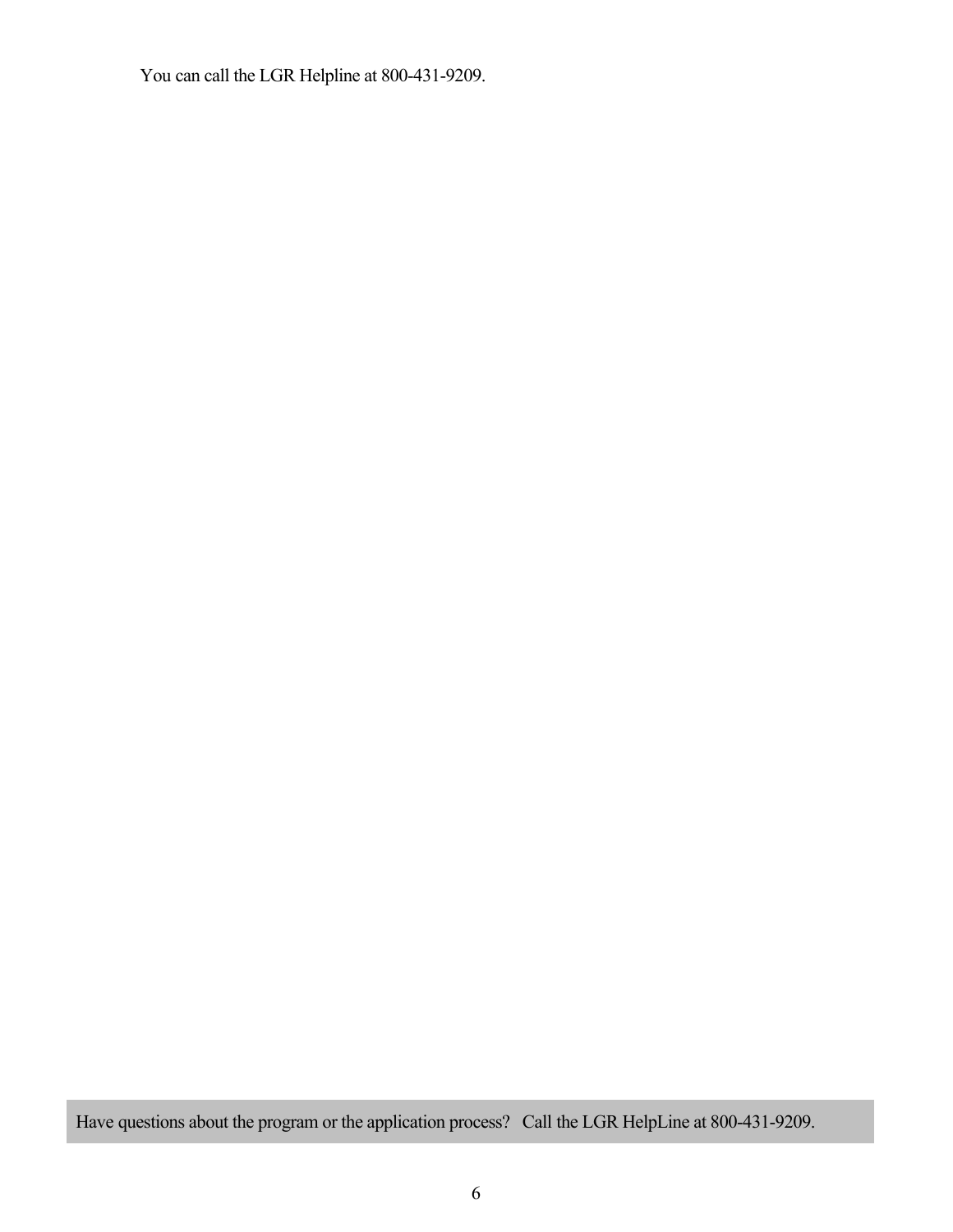# **APPLICATION CHECKLIST**

### *Before you send this application:*

9 Make sure that your application form is correct and complete.

9 Include receipts, invoices, or other documents to support **ALL** costs being requested for reimbursement.



9 Coordinate your application with all other responding agencies and local governments involved in the incident. *Remember, EPA will award only one reimbursement request per incident.* 

**9** Provide an explanation if your request is being filed more than one year after the response was completed.

9 Make sure that the highest ranking local government official (or a delegate) signs and dates the application.

9 Attach documentation (e.g., a letter of delegation) if the highest ranking local government official delegates the authority to sign the application.

9 Make a copy of the completed application (including any attachments) for your files.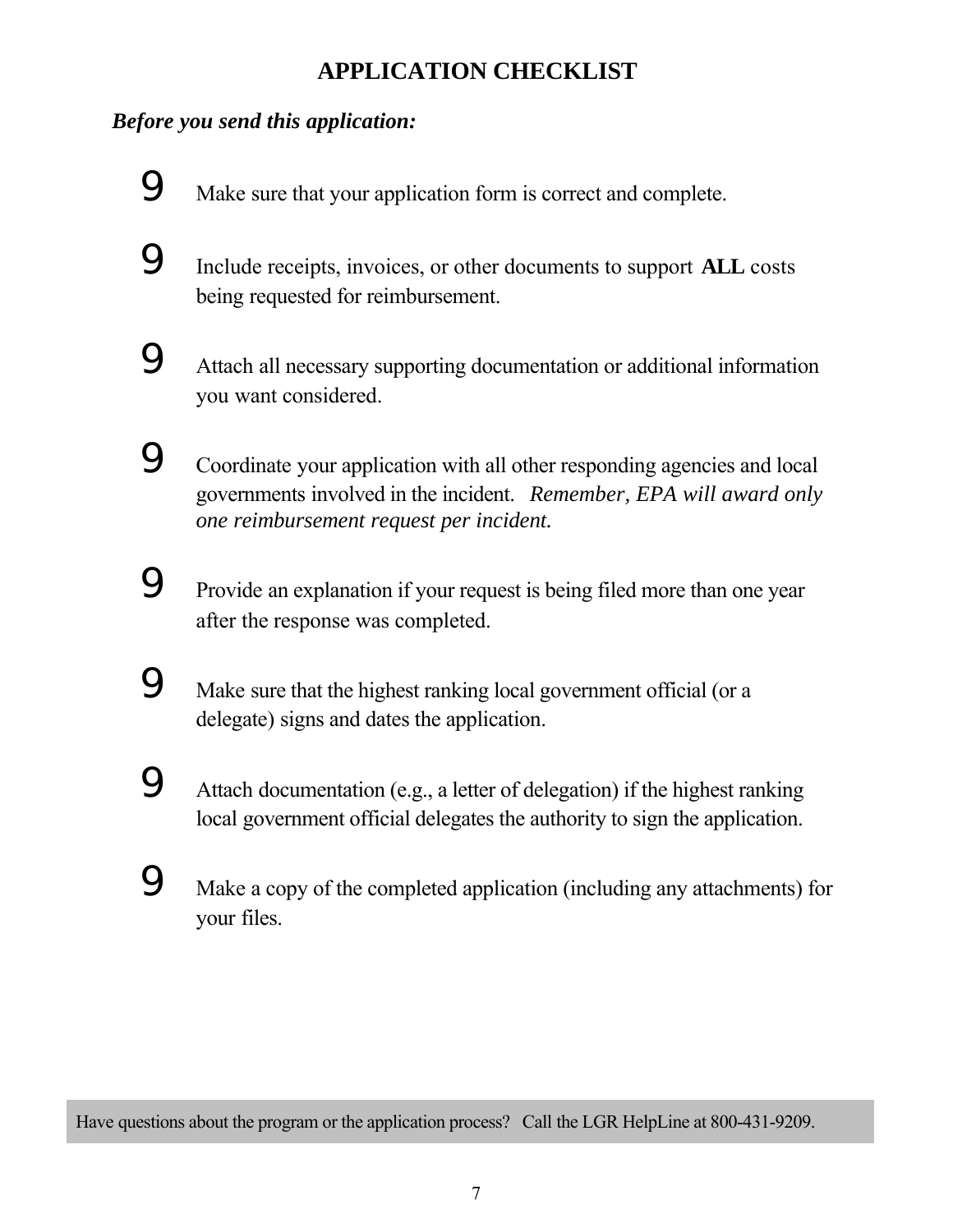### EPA Form 9310-1, Application for Reimbursement to Local Governments

Please type or print all information

| <b>SEPA</b>                                                                                                             | United States Environmental Protection Agency<br>Washington, D.C. 20460<br><b>Application for Reimbursement</b><br>to Local Governments for<br><b>Emergency Response to Hazardous</b><br><b>Substance Releases Under CERCLA Sec. 123</b> |                                                                                                                                       | Form Approved<br>OMB No. 2050-0077<br>Approval expires                                                 |  |  |
|-------------------------------------------------------------------------------------------------------------------------|------------------------------------------------------------------------------------------------------------------------------------------------------------------------------------------------------------------------------------------|---------------------------------------------------------------------------------------------------------------------------------------|--------------------------------------------------------------------------------------------------------|--|--|
| 1. Local Government Identification                                                                                      |                                                                                                                                                                                                                                          |                                                                                                                                       |                                                                                                        |  |  |
| a. Name of Local Government                                                                                             |                                                                                                                                                                                                                                          |                                                                                                                                       | b. Contact Name and Telephone Number                                                                   |  |  |
| c. Official Address                                                                                                     |                                                                                                                                                                                                                                          |                                                                                                                                       | d. Date of Application                                                                                 |  |  |
| 2. Release Description                                                                                                  |                                                                                                                                                                                                                                          |                                                                                                                                       |                                                                                                        |  |  |
|                                                                                                                         | a. Date and Time of Occurrence or Discovery<br>b. Location                                                                                                                                                                               |                                                                                                                                       |                                                                                                        |  |  |
| c. Source or Cause of Release                                                                                           |                                                                                                                                                                                                                                          |                                                                                                                                       |                                                                                                        |  |  |
| d. Hazardous Substances Released and Quantity (Petroleum, crude oil, or any unspecified fractions thereof are excluded) |                                                                                                                                                                                                                                          |                                                                                                                                       |                                                                                                        |  |  |
| e. Threats to Human Health and Environment                                                                              |                                                                                                                                                                                                                                          |                                                                                                                                       |                                                                                                        |  |  |
| f. Attach any additional material pertinent to the release                                                              |                                                                                                                                                                                                                                          |                                                                                                                                       |                                                                                                        |  |  |
| 3. Response Description                                                                                                 |                                                                                                                                                                                                                                          |                                                                                                                                       |                                                                                                        |  |  |
| a. Date and Time of HazMat<br>Response Initiation                                                                       |                                                                                                                                                                                                                                          | b. Was anyone notified of the response?<br>$G_{EPA}$ $G_{NRC}$ $G_{Other}$                                                            |                                                                                                        |  |  |
| c. EPA Region                                                                                                           | d. Date and Time Contact Made<br>response)                                                                                                                                                                                               |                                                                                                                                       | e. Date of Response Completion<br>(Local government has received<br>all data, reports, and charges for |  |  |
| f. Jurisdiction in Which Response Occurred                                                                              |                                                                                                                                                                                                                                          | g. Is your local government a participant in the Title III<br>Emergency Response Plan?<br>$G_{Yes}$<br>$G_{\text{No}}$<br>(Check one) |                                                                                                        |  |  |
| h. Responding Agencies and Jurisdictions                                                                                |                                                                                                                                                                                                                                          |                                                                                                                                       |                                                                                                        |  |  |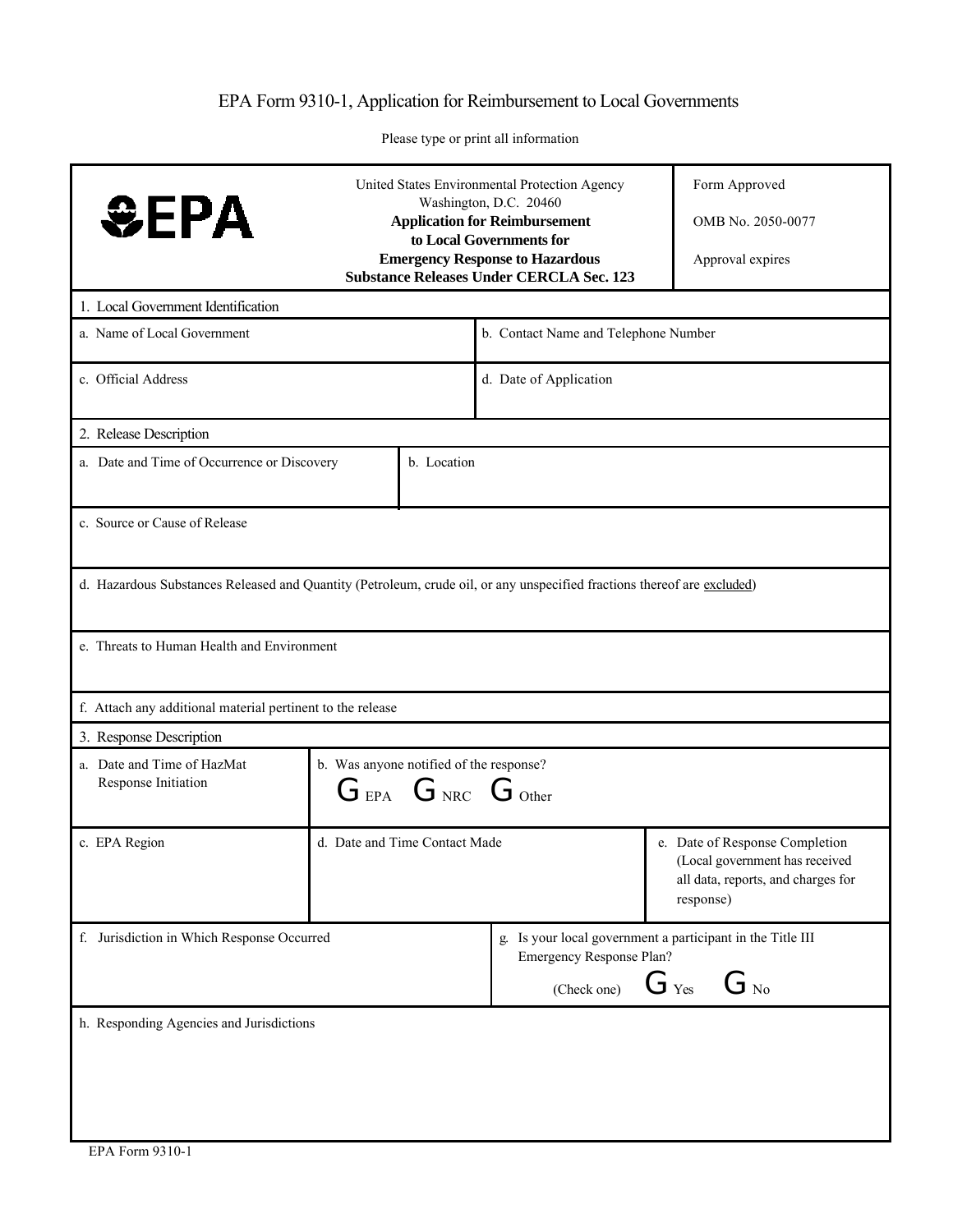|  | i. Summary of Response Actions |  |
|--|--------------------------------|--|
|  |                                |  |

j. Temporary Measures for Which Reimbursement is Sought

#### 4. Cost Information

| b. Total Reimbursement Requested<br>a. Total Response Cost<br>\$<br>Л.<br>۰D |
|------------------------------------------------------------------------------|
|------------------------------------------------------------------------------|

c. Complete and attach Table 1, "Detailed Cost Breakdown"

d. Complete and attach Table 2, "Cost Recovery Summary"

e. Attach other pertinent financial information

### 5. Certification and Authorization (To be completed by highest ranking official of applying local government)

I hereby certify that:

- 1) All costs are accurate and were incurred specifically for the response for which reimbursement is being requested;
- 2) Reimbursement for costs incurred for response activities does not supplant local funds normally provided for response;

3) Cost recovery was pursued as presented in the attached Table 2; and

4) Reimbursement funds for which costs are later recovered will be returned to EPA.

I further certify that I am authorized to request this reimbursement and to receive funds from the Federal Government.

| Printed or Typed Name of Highest Ranking Local   | Signature of Highest Ranking Local Government Official or |
|--------------------------------------------------|-----------------------------------------------------------|
| Government Official or Authorized Representative | Authorized Representative                                 |
| Title                                            | Date                                                      |

Burden Statement:

The Agency requires applicants for reimbursement to submit an application package that demonstrates consistency with program eligibility criteria and certifies compliance with the reimbursement requirements. This information collection is necessary to ensure proper use of the Superfund and appropriate distribution of reimbursement awards among applicants. EPA will receive and closely evaluate reimbursement requests in accordance with 40 CFR 310 to ensure that the most deserving cases receive awards.

The public reporting and recordkeeping burden for this collection of information is estimated to average 9 hours per response annually. Burden means the total time, effort, or financial resources expended by persons to generate, maintain, retain, or disclose or provide information to or for a Federal agency. This includes the time needed to review instructions; develop, acquire, install, and utilize technology and systems for the purposes of collecting, validating, and verifying information, processing and maintaining information, and disclosing and providing information; adjust the existing ways to comply with any previously applicable instructions and requirements; train personnel to be able to respond to a collection of information; search data sources; complete and review the collection of information; and transmit or otherwise disclose the information. An agency may not conduct or sponsor, and a person is not required to respond to, a collection of information unless it displays a currently valid OMB control number.

Send comments on the Agency's need for this information, the accuracy of the provided burden estimates, and any suggested methods for minimizing respondent burden, including through the use of automated collection techniques to the Director, OPPE Regulatory Information Division, U.S. Environmental Protection Agency (2137), 401 M St., S.W., Washington, D.C. 20460. Include the OMB control number in any correspondence. Do not send the completed form to this address.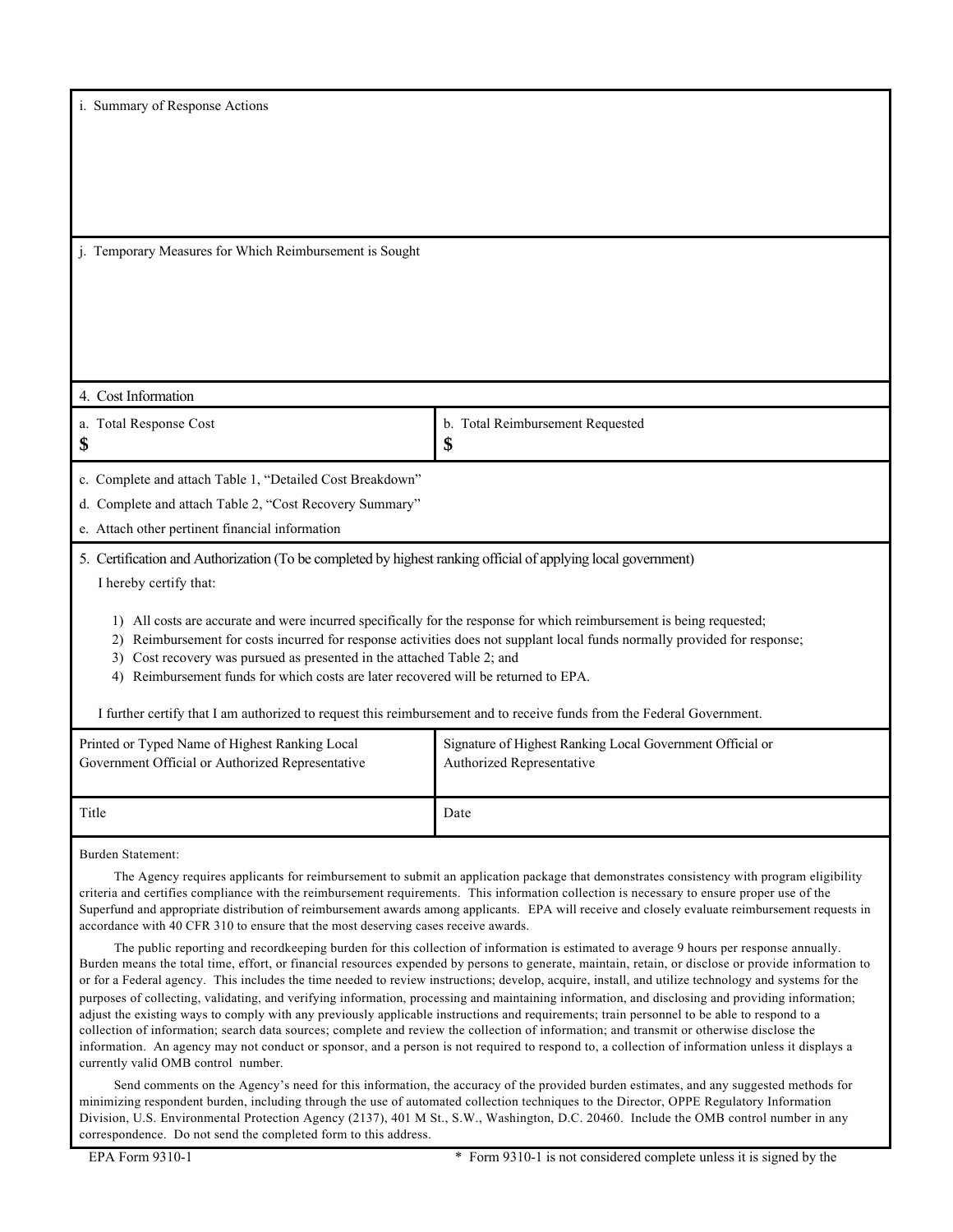highest ranking official of the local government requesting reimbursement, or signed by the authorized representative indicated in an enclosed letter delegating signature authority for this application process.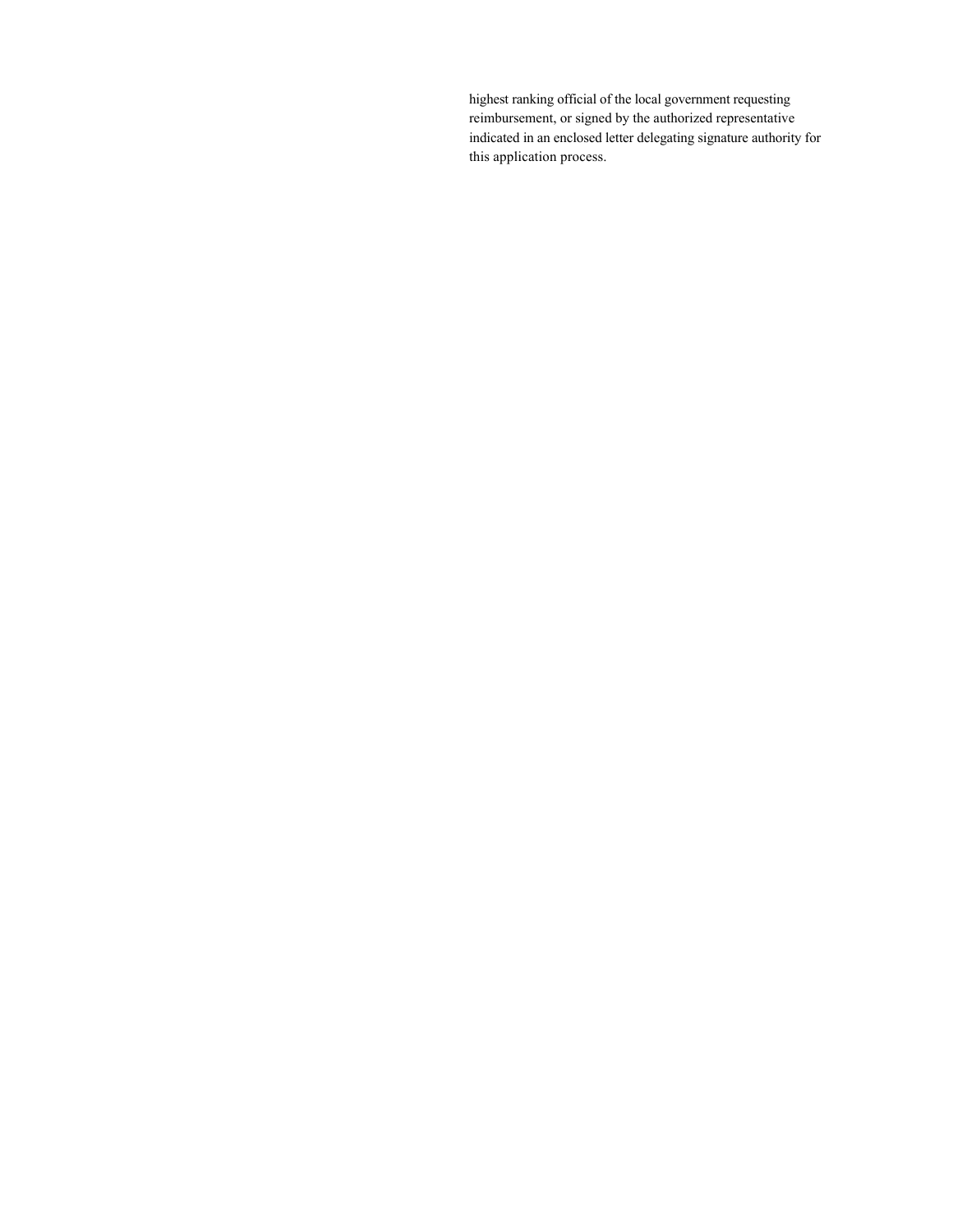### ATTACHMENT 1 TO FORM 9310-1 COST ELEMENT CODES AND COMMENTS

[Cost Element Codes for use in Table 1]

| Code      | Cost category                         | Cost element                                                                                                                                                                                                                                                                                                                      | Comments                                                                                                                                                                                                                                                                                                     |
|-----------|---------------------------------------|-----------------------------------------------------------------------------------------------------------------------------------------------------------------------------------------------------------------------------------------------------------------------------------------------------------------------------------|--------------------------------------------------------------------------------------------------------------------------------------------------------------------------------------------------------------------------------------------------------------------------------------------------------------|
| PC        | Personnel Compensa-<br>tion.          | PC1: Overtime-for services in excess of the<br>local agency's standard work day or work<br>week.<br>PC2: Experts and consultants-for services<br>rendered on a per diem or fee basis or for<br>services of an intermittent, advisory nature.                                                                                      | Compensation of overtime costs incurred<br>specifically for a response will be<br>considered only if overtime is not<br>otherwise provided for in the applicant's<br>operating budget.                                                                                                                       |
| TR        | Transportation                        | TR1: Passenger vehicle rental-for<br>transportation of persons during evacuation.<br>TR2: Nonpassenger vehicle rental-for trans-<br>portation of equipment or supplies.                                                                                                                                                           | Passenger and nonpassenger vehicle<br>costs will be considered for private<br>rental<br>vehicles not owned or operated by<br>the applicant or other unit of local<br>government.                                                                                                                             |
| <b>RC</b> | Utilities                             | RC1: Utilities-for power, water, electricity<br>and other services exclusive of transportation<br>and communications.                                                                                                                                                                                                             | Utility costs will be considered for private<br>utilities not owned or operated by the<br>applicant or other unit of local<br>government.                                                                                                                                                                    |
| OS        | <b>Other Contractual</b><br>Services. | OS1: Contracts for technical or scientific<br>analysis-for tasks requiring specialized<br>hazardous substance response expertise.<br>OS2:Decontamination services-for<br>specialized cleaning or decontamination<br>procedures and supplies to restore clothing,<br>equipment or other serviceable gear to<br>normal functioning. | May include such items as specialized<br>laboratory analyses and sampling.                                                                                                                                                                                                                                   |
| SM        | Supplies and Mate-<br>rials.          | SM1: Commodities-for protective gear and<br>clothing, cleanup tools and supplies and<br>similar materials purchased specifically for,<br>and expended during, the response.                                                                                                                                                       | May include such items as chemical foam<br>suppress a fire; food purchased<br>to<br>specifically for an evacuation; air<br>purifying canisters for breathing<br>apparatus; disposable, protective<br>suits and gloves; and sampling<br>supplies.                                                             |
| EQ        | Equipment                             | EQ1: Replacement-for durable equipment<br>declared a total loss as a result of<br>contamination during the response.<br>EQ2: Rent-for use of equipment owned by<br>others.                                                                                                                                                        | Equipment replacement costs will be<br>considered if applicant can demonstrate<br>total loss and proper disposal of<br>contaminated equipment.<br>Equipment rental costs will be considered<br>for privately owned equipment not<br>owned or operated by the applicant or<br>other unit of local government. |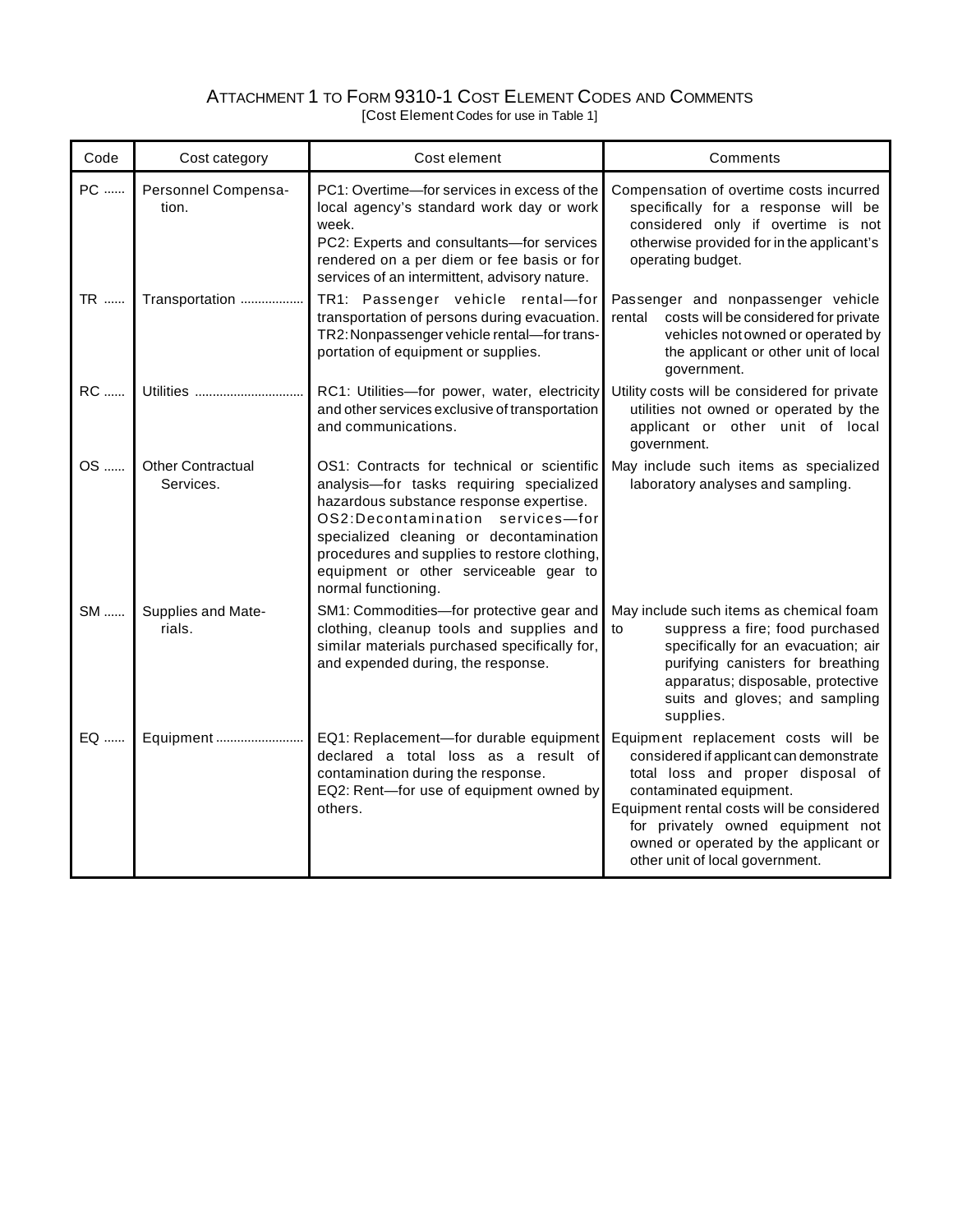| Table 1<br><b>Detailed Cost Breakdown</b> |                         |                                           |               |  |
|-------------------------------------------|-------------------------|-------------------------------------------|---------------|--|
| <b>Temporary Emergency Measure</b>        | <b>Cost Incurred By</b> | <b>Cost Element</b><br>(See Attachment 1) | <b>Amount</b> |  |
|                                           |                         |                                           |               |  |
|                                           |                         |                                           |               |  |
|                                           |                         |                                           |               |  |
|                                           |                         |                                           |               |  |
|                                           |                         |                                           |               |  |
|                                           |                         |                                           |               |  |
|                                           |                         |                                           |               |  |
|                                           |                         |                                           |               |  |
|                                           |                         |                                           |               |  |
|                                           |                         |                                           |               |  |
|                                           |                         |                                           |               |  |
|                                           |                         |                                           |               |  |
|                                           |                         |                                           |               |  |
|                                           |                         |                                           |               |  |
|                                           |                         |                                           |               |  |
|                                           |                         |                                           |               |  |
|                                           |                         |                                           |               |  |
|                                           |                         |                                           |               |  |
|                                           |                         |                                           |               |  |

EPA Form 9310-1 Attach supporting documentation (e.g., invoices, sales receipts, rental agreements)